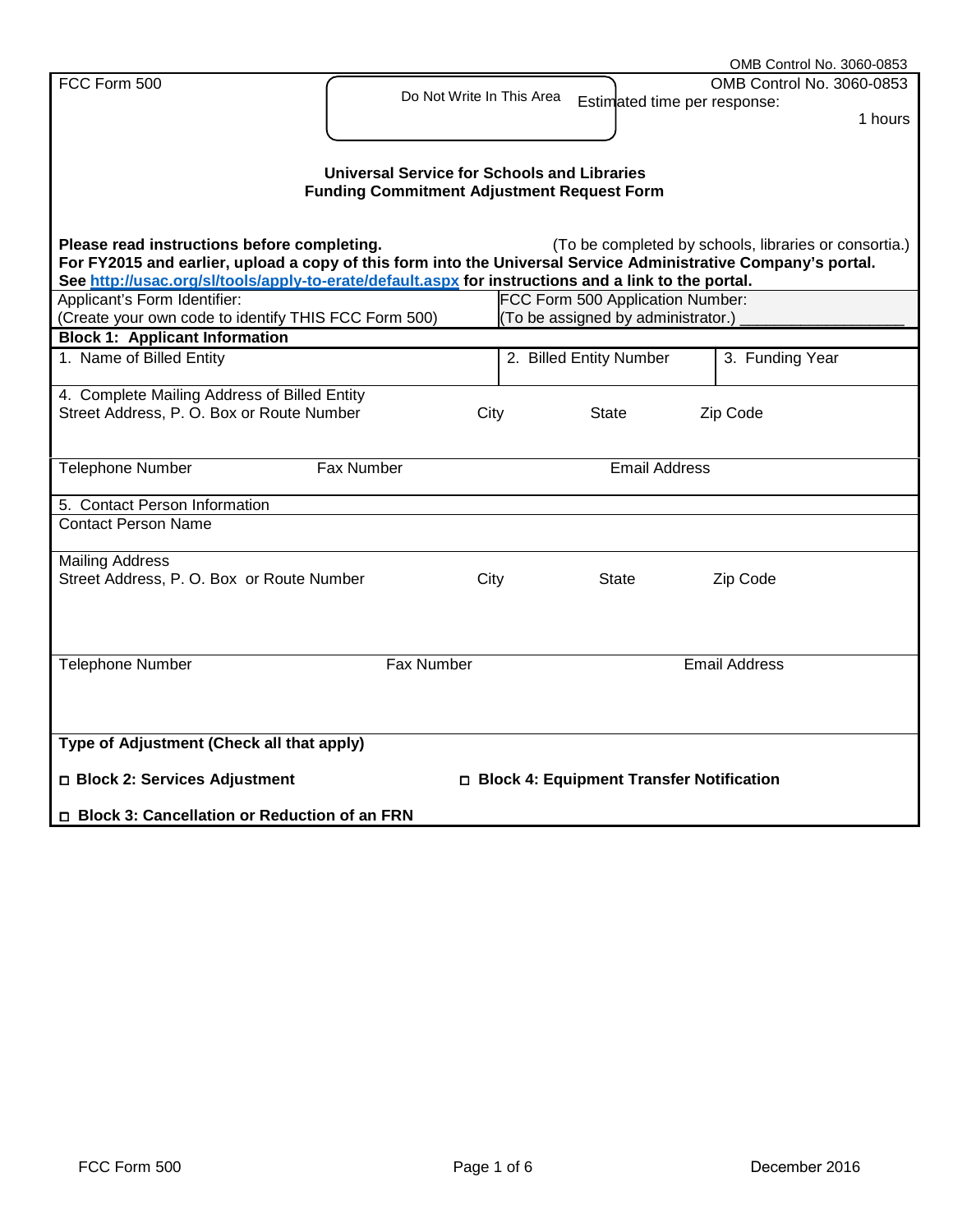**Billed Entity Name Contact Name Billed Entity Number \_\_\_\_\_\_\_\_\_\_\_\_\_\_\_\_\_\_ Contact Telephone Number \_\_\_\_\_\_\_\_\_\_\_\_\_\_\_\_\_\_\_\_\_\_\_\_\_\_\_Page 2\_\_ Block 2: Services Adjustment Remember: The Funding Request Number(s) (FRNs) listed on this form must be for the same Funding Year as listed in Block 1, Item 3. New Service Start Date:** Complete if you wish to change the Service Start Date you listed on a previously filed FCC Form 486 in the funding year listed in Block 1, Item 3. This action will NOT increase funding. **Contract Expiration Date:** Complete if the contract expiration date has changed and you wish to report the change to USAC. This action will NOT increase funding but you could combine it with a funding reduction. **Service Delivery Extension:** Complete if you are requesting an extension of the deadline for delivery and installation of non-recurring services. You must submit this request to USAC on or before the September 30 following the close of the funding year. This action will NOT increase funding. **Note**: Complete the Contract Expiration Date (Item 7) also if your contract will expire prior to the installation or delivery of services. **6. Service Start Date FCC Form 471 <b>FRN(s)** Criginal Date (mm/dd/yyyy): New Date (mm/dd/yyyy): **7. Contract Expiration Date FCC Form 471 FRN(s)** Criginal Date (mm/dd/yyyy): New Date (mm/dd/yyyy): **Make as many copies of this page as needed, and number the completed pages so that they are all processed correctly. Please number your pages 2A, 2B, 2C, etc. and provide the number in space provided in Block 2.**

| 8. Service Delivery Extension Request                                                                                      |            |  |  |
|----------------------------------------------------------------------------------------------------------------------------|------------|--|--|
| FCC Form 471                                                                                                               | <b>FRN</b> |  |  |
| Certify the reason for the service delivery and installation request by checking one of the boxes below:                   |            |  |  |
| □ The service provider was unable to complete delivery and installation for reasons beyond the service provider's control. |            |  |  |

□ The service provider has been unwilling to complete delivery and installation after USAC withheld payment for those services on a properly-submitted invoice for more than 60 days after submission of the invoice.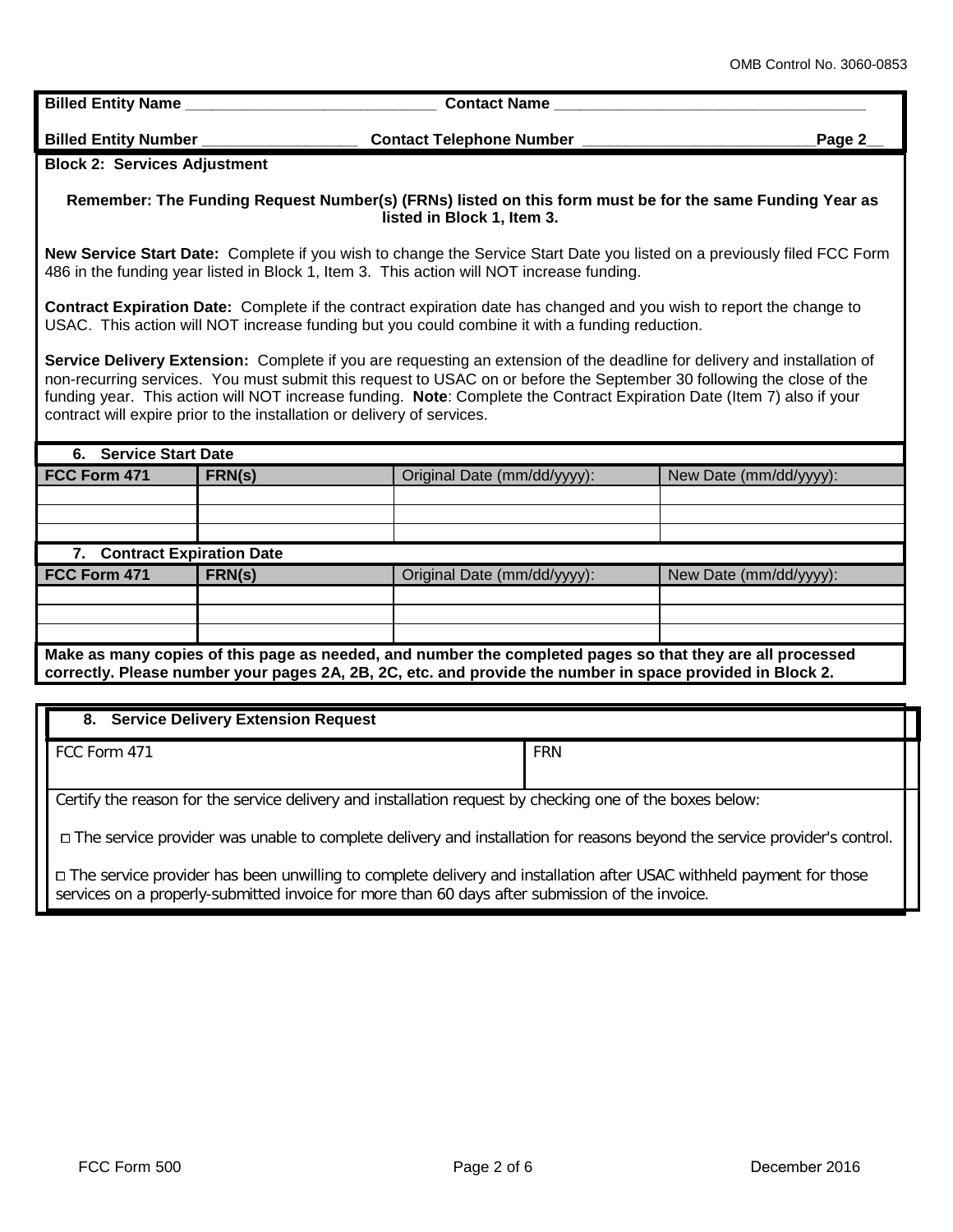**Billed Entity Name \_\_\_\_\_\_\_\_\_\_\_\_\_\_\_\_\_\_\_\_\_\_\_\_\_\_\_\_\_ Contact Name \_\_\_\_\_\_\_\_\_\_\_\_\_\_\_\_\_\_\_\_\_\_\_\_\_\_\_\_\_\_\_\_\_\_\_\_**

**Billed Entity Number Contact Telephone Number 2004** Page 3

## **Block 3: Cancellation or Reduction of an FRN**

**Remember: The FRNs listed on this form must be for the same Funding Year as listed in Block 1, Item 3.**

**Cancel:** Complete if you wish to cancel an FRN. This action is irrevocable and the FRN cannot be reinstated later. This action would allow money to be put back into the Universal Service Fund for possible commitment to other applicants.

**Reduce:** Complete if you wish to reduce the amount of your funding commitment for a particular FRN. This action is irrevocable and the FRN cannot be increased later. This action would allow money to be put back into the Universal Service Fund for possible commitment to other applicants.

**Make as many copies of this page as needed, and number the completed pages so that they are all processed correctly. Please number your pages 3A, 3B, 3C, etc. and provide the number in space provided in Block 3 9. Cancel FRN**

| FCC Form 471   |  | FRN (s) (list individually) |                                                       |                  | <b>Write in "CANCEL ALL"</b><br>below if you wish to cancel<br>all FRNs on FCC Form 471 |
|----------------|--|-----------------------------|-------------------------------------------------------|------------------|-----------------------------------------------------------------------------------------|
|                |  |                             |                                                       |                  |                                                                                         |
|                |  |                             |                                                       |                  |                                                                                         |
|                |  |                             |                                                       |                  |                                                                                         |
| 10. Reduce FRN |  |                             |                                                       |                  |                                                                                         |
| FCC Form 471   |  | FRN(s)                      | <b>Original Commitment</b><br><b>Amount from FCDL</b> | <b>Reduction</b> | <b>New Commitment Amount AFTER</b>                                                      |
|                |  |                             |                                                       |                  |                                                                                         |
|                |  |                             |                                                       |                  |                                                                                         |
|                |  |                             |                                                       |                  |                                                                                         |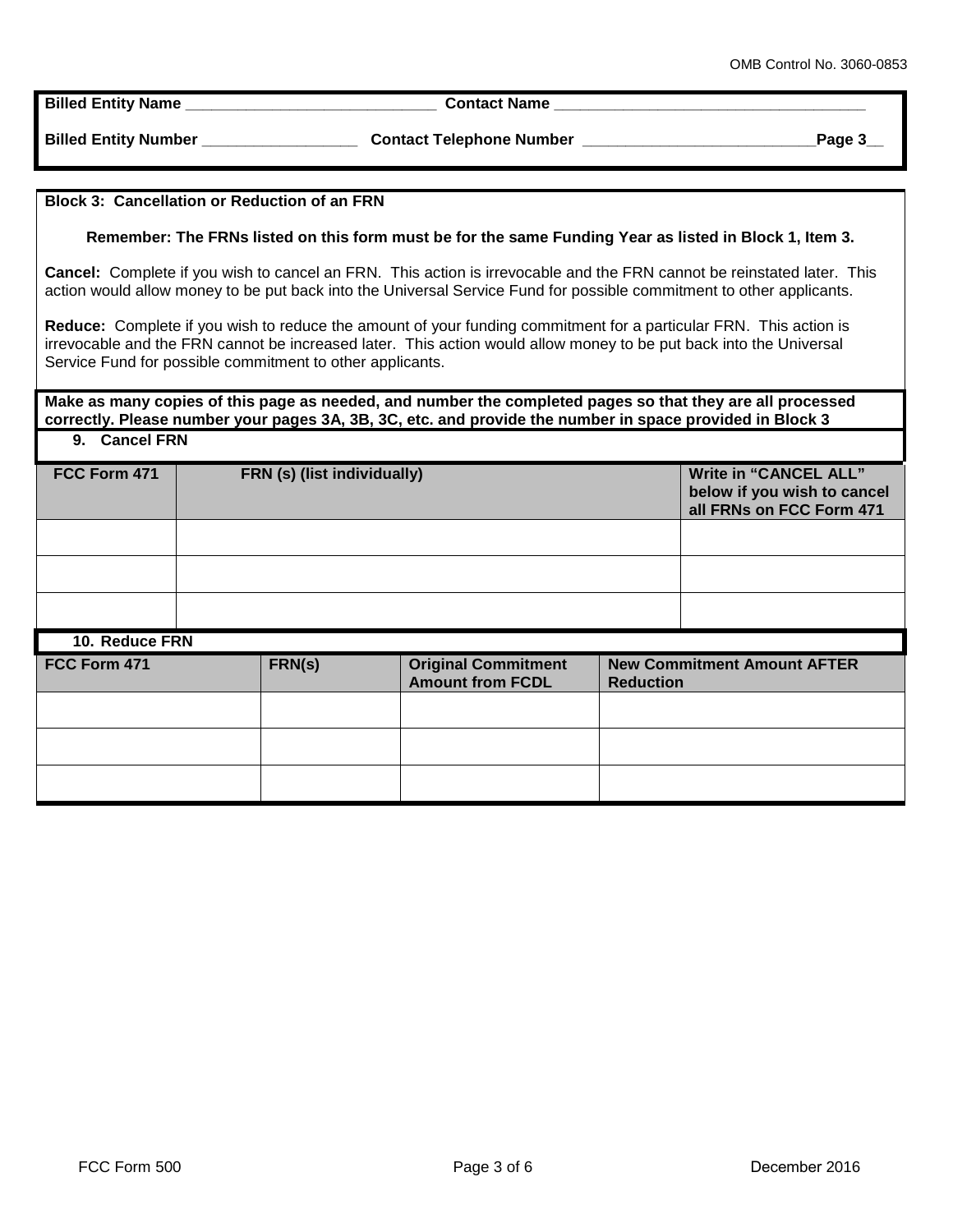**Billed Entity Name \_\_\_\_\_\_\_\_\_\_\_\_\_\_\_\_\_\_\_\_\_\_\_\_\_\_\_\_\_ Contact Name \_\_\_\_\_\_\_\_\_\_\_\_\_\_\_\_\_\_\_\_\_\_\_\_\_\_\_\_\_\_\_\_\_\_\_\_**

**Billed Entity Number \_\_\_\_\_\_\_\_\_\_\_\_\_\_\_\_\_\_ Contact Telephone Number \_\_\_\_\_\_\_\_\_\_\_\_\_\_\_\_\_\_\_\_\_\_\_\_\_\_Page 4\_\_**

## **Block 4: Equipment Transfer Notification**

**Remember: The FRNs listed on this form must be for the same Funding Year as listed in Block 1, Item 3.**

11. **Equipment Transfer:** Complete this section if you are transferring equipment from a closed entity to other eligible entities within three years of the date of purchase. Both the transferring and receiving entities must maintain detailed records documenting the transfer and the reason for the transfer for at least ten years (or whatever retention period is required by the rules in effect at the time of this certification).

## **Make as many copies of this page as needed, and number the completed pages so that they are all processed correctly. Please number your pages 4A, 4B, 4C, etc. and provide the number in space provided in Block 4**

| FCC Form 471                                                                   |                      | <b>FRN</b>                                                         |                                                             |  |
|--------------------------------------------------------------------------------|----------------------|--------------------------------------------------------------------|-------------------------------------------------------------|--|
| <b>Closed Entity Number</b>                                                    |                      | <b>Closed Entity Name</b>                                          |                                                             |  |
| Purchase Date                                                                  | <b>Transfer Date</b> | <b>Transfer Reason</b>                                             |                                                             |  |
|                                                                                |                      | □ Check here if transfer is temporary. Enter projected return date |                                                             |  |
| List all entities receiving the<br>equipment.<br>Receiving Entity(s) Number(s) |                      | Receiving Entity Name (s)                                          | <b>Equipment Received</b><br>Equipment name, make and model |  |
|                                                                                |                      |                                                                    |                                                             |  |
|                                                                                |                      |                                                                    |                                                             |  |
|                                                                                |                      |                                                                    |                                                             |  |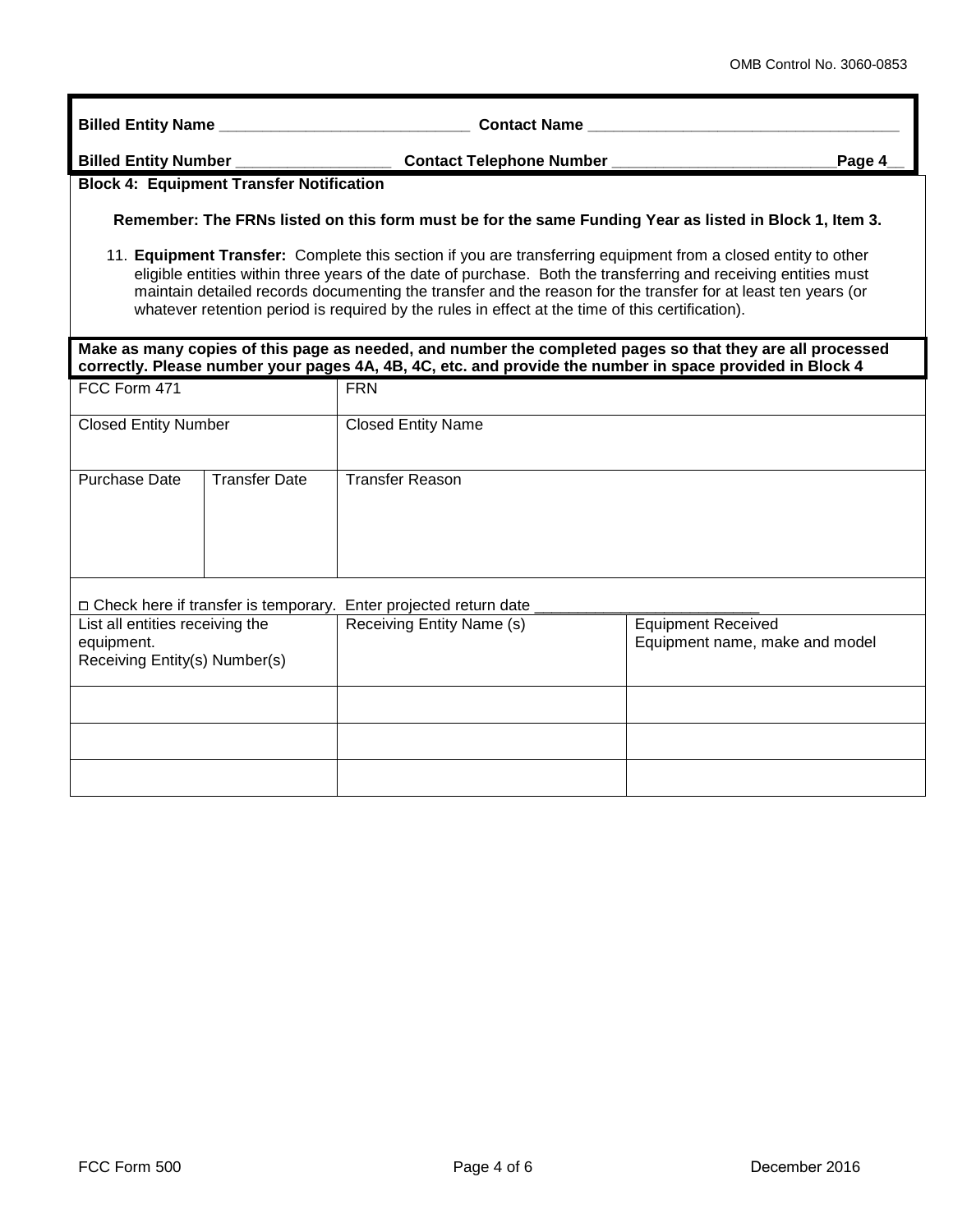**Billed Entity Name \_\_\_\_\_\_\_\_\_\_\_\_\_\_\_\_\_\_\_\_\_\_\_\_\_\_\_\_\_ Contact Name \_\_\_\_\_\_\_\_\_\_\_\_\_\_\_\_\_\_\_\_\_\_\_\_\_\_\_\_\_\_\_\_\_\_\_\_**

**Billed Entity Number \_\_\_\_\_\_\_\_\_\_\_\_\_\_\_\_\_\_ Contact Telephone Number \_\_\_\_\_\_\_\_\_\_\_\_\_\_\_\_\_\_\_\_\_\_\_\_\_\_\_\_\_\_\_\_\_**

| <b>Block 5: Certification</b>                                                                                                                                                                                                                                                                                                                                                                                                                                                                                                                                                                                                                                                                                                                                                                                                                                                                                                                                                                                                                                                                                                                                                                                                      |          |  |  |
|------------------------------------------------------------------------------------------------------------------------------------------------------------------------------------------------------------------------------------------------------------------------------------------------------------------------------------------------------------------------------------------------------------------------------------------------------------------------------------------------------------------------------------------------------------------------------------------------------------------------------------------------------------------------------------------------------------------------------------------------------------------------------------------------------------------------------------------------------------------------------------------------------------------------------------------------------------------------------------------------------------------------------------------------------------------------------------------------------------------------------------------------------------------------------------------------------------------------------------|----------|--|--|
|                                                                                                                                                                                                                                                                                                                                                                                                                                                                                                                                                                                                                                                                                                                                                                                                                                                                                                                                                                                                                                                                                                                                                                                                                                    |          |  |  |
| 12. I certify that I am authorized to submit this form on behalf of the above-named billed entity that I have examined<br>this request, and that, to the best of my knowledge, information, and belief, all statements of fact contained herein<br>are true.<br>13. I understand that the discount level used for shared services is conditional, for future years, upon ensuring that<br>the most disadvantaged schools and libraries that are treated as sharing in the services receive an appropriate<br>share of benefits from those services.<br>14. I will retain for at least ten years (or whatever retention period is required by the rules in effect at the time of this<br>certification), after the later of the last day of the applicable funding year or the service delivery deadline for the<br>funding request, (1) any and all records that I rely upon to complete this form and (2) all documents necessary to<br>demonstrate compliance with the statutory or regulatory requirements for the schools and libraries universal<br>service support program. I recognize that I may be audited pursuant to this application and the applicant must<br>produce such records as required by 47 C.F.R. § 54.516. |          |  |  |
| 15. Signature                                                                                                                                                                                                                                                                                                                                                                                                                                                                                                                                                                                                                                                                                                                                                                                                                                                                                                                                                                                                                                                                                                                                                                                                                      | 16. Date |  |  |
|                                                                                                                                                                                                                                                                                                                                                                                                                                                                                                                                                                                                                                                                                                                                                                                                                                                                                                                                                                                                                                                                                                                                                                                                                                    |          |  |  |
| 17. Printed name of authorized person                                                                                                                                                                                                                                                                                                                                                                                                                                                                                                                                                                                                                                                                                                                                                                                                                                                                                                                                                                                                                                                                                                                                                                                              |          |  |  |
|                                                                                                                                                                                                                                                                                                                                                                                                                                                                                                                                                                                                                                                                                                                                                                                                                                                                                                                                                                                                                                                                                                                                                                                                                                    |          |  |  |
| 18. Title or position of authorized person                                                                                                                                                                                                                                                                                                                                                                                                                                                                                                                                                                                                                                                                                                                                                                                                                                                                                                                                                                                                                                                                                                                                                                                         |          |  |  |
| 19. Telephone number of authorized person                                                                                                                                                                                                                                                                                                                                                                                                                                                                                                                                                                                                                                                                                                                                                                                                                                                                                                                                                                                                                                                                                                                                                                                          |          |  |  |
|                                                                                                                                                                                                                                                                                                                                                                                                                                                                                                                                                                                                                                                                                                                                                                                                                                                                                                                                                                                                                                                                                                                                                                                                                                    |          |  |  |
| 20. Email address of authorized person                                                                                                                                                                                                                                                                                                                                                                                                                                                                                                                                                                                                                                                                                                                                                                                                                                                                                                                                                                                                                                                                                                                                                                                             |          |  |  |
|                                                                                                                                                                                                                                                                                                                                                                                                                                                                                                                                                                                                                                                                                                                                                                                                                                                                                                                                                                                                                                                                                                                                                                                                                                    |          |  |  |
| 21. Address of authorized person                                                                                                                                                                                                                                                                                                                                                                                                                                                                                                                                                                                                                                                                                                                                                                                                                                                                                                                                                                                                                                                                                                                                                                                                   |          |  |  |
|                                                                                                                                                                                                                                                                                                                                                                                                                                                                                                                                                                                                                                                                                                                                                                                                                                                                                                                                                                                                                                                                                                                                                                                                                                    |          |  |  |
| 22. Name of Authorized Person's Employer                                                                                                                                                                                                                                                                                                                                                                                                                                                                                                                                                                                                                                                                                                                                                                                                                                                                                                                                                                                                                                                                                                                                                                                           |          |  |  |
|                                                                                                                                                                                                                                                                                                                                                                                                                                                                                                                                                                                                                                                                                                                                                                                                                                                                                                                                                                                                                                                                                                                                                                                                                                    |          |  |  |
|                                                                                                                                                                                                                                                                                                                                                                                                                                                                                                                                                                                                                                                                                                                                                                                                                                                                                                                                                                                                                                                                                                                                                                                                                                    |          |  |  |